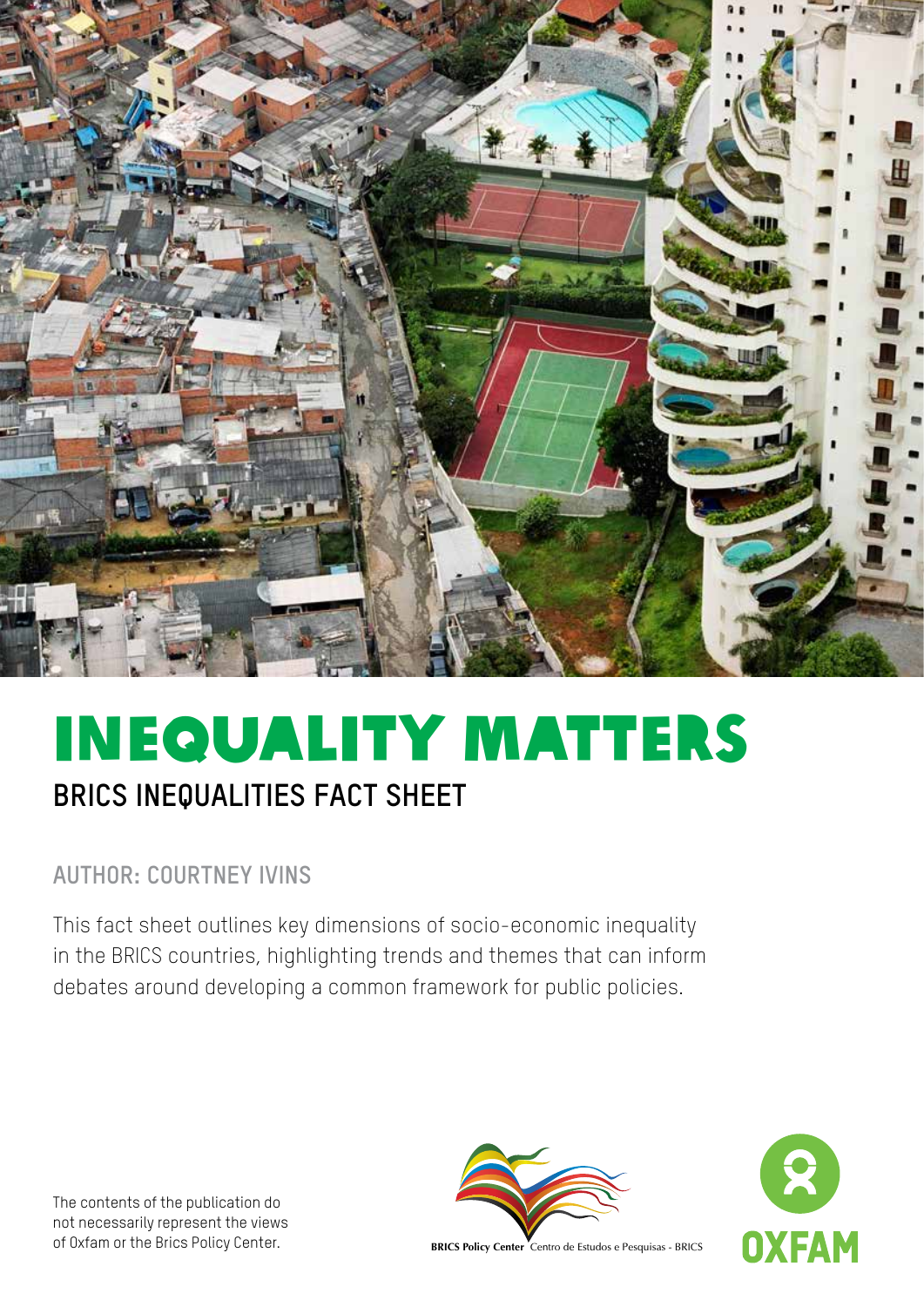**The BRICS Policy Center (BPC) is dedicated to producing knowledge, analyzing agendas, and strengthening cooperation and exchange between BRICS countries. Oxfam and the BPC aim to expand and enrich critical public policy and inequality debates across the BRICS to encourage decreased global inequality.**

### **Inequality Matters**

In international debates about inequality, dialogue on the emergence of the BRICS countries has focused largely on how this group has contributed to a shift in the global balance of power, raising hopes of a more egalitarian global governance architecture through international trade and development co-operation. Sharing similar patterns of resilience during the global economic recession, BRICS countries have played critical post-crisis roles through their growing influence and integration in the global economy. However, interest also needs to be paid to their approach in addressing shared challenges for reducing socio-economic inequalities, especially with regard to insights that can contribute to more effective and coherent public policy strategies.

In addition to being a prerequisite for more sustainable approaches to equitable development, growth, and integration, reducing inequality is also associated with lower crime rates, stronger trust and social cohesion and better population health. These benefits are important for stability, attracting investment and well-functioning government institutions. Reducing inequality in societies is also critical for understanding and eradicating poverty.

Growing inequality is not unique to BRICS countries. A 2012 Oxfam study ("Left Behind by the G20") indicates that income inequality is increasing in almost all countries in the G20, even while it is falling in many low income and lower - middle income countries. This evidence indicates that shared development of prosperity will depend on future strategies which tackle the linked, but distinct, challenges of equality and sustainability.<sup>1</sup>

In related discussions, inequality in BRICS countries has been drawn into the spotlight, particularly with regard to falling behind on Millennium Development Goals. While BRICS contributions have helped to significantly reduce world poverty in the past three decades<sup>2</sup> - especially extreme poverty<sup>3</sup> - and have eased international inequality between countries, levels of income disparities among global citizens have seen no significant change. As evidence below suggests, the gap between international inequality and global inequality has widened as a result of increased income disparities within countries. Examining the contributions of BRICS countries is key to reconciling these trends.

# **Measuring and Mapping Inequalities**

Inequality is conventionally measured through income-based disparities. The decline in weighted international inequality<sup>4</sup> - calculated using national Gross Domestic Incomes

3 Extreme poverty measured by the share in the total population living on less than USD 1.25 or USD 2 (in purchasing power parities).

4 Taking into consideration the population of countries, relative to population of the world

<sup>1</sup> Using a new dataset, this Oxfam Briefing Paper reveals that, "only four G20 countries – including just one high-income country, Korea – have reduced income inequality since 1990.

<sup>2</sup> Considerable contributions in reductions of absolute poverty, particularly in Brazil and China, which together account for 25% of the world's population. India and South Africa's reductions were less dramatic, and among the group, India has the highest headcount poverty rate – with about 42% of its population living on less than USD 1.25 a day. By this measurement, Russia virtually eradicated absolute poverty since 2009. (OECD, 2011). However, the national level of subsistence is widely contested, and by some measurements, 12.8% of Russian population lives below it. (Ukhova, 2012).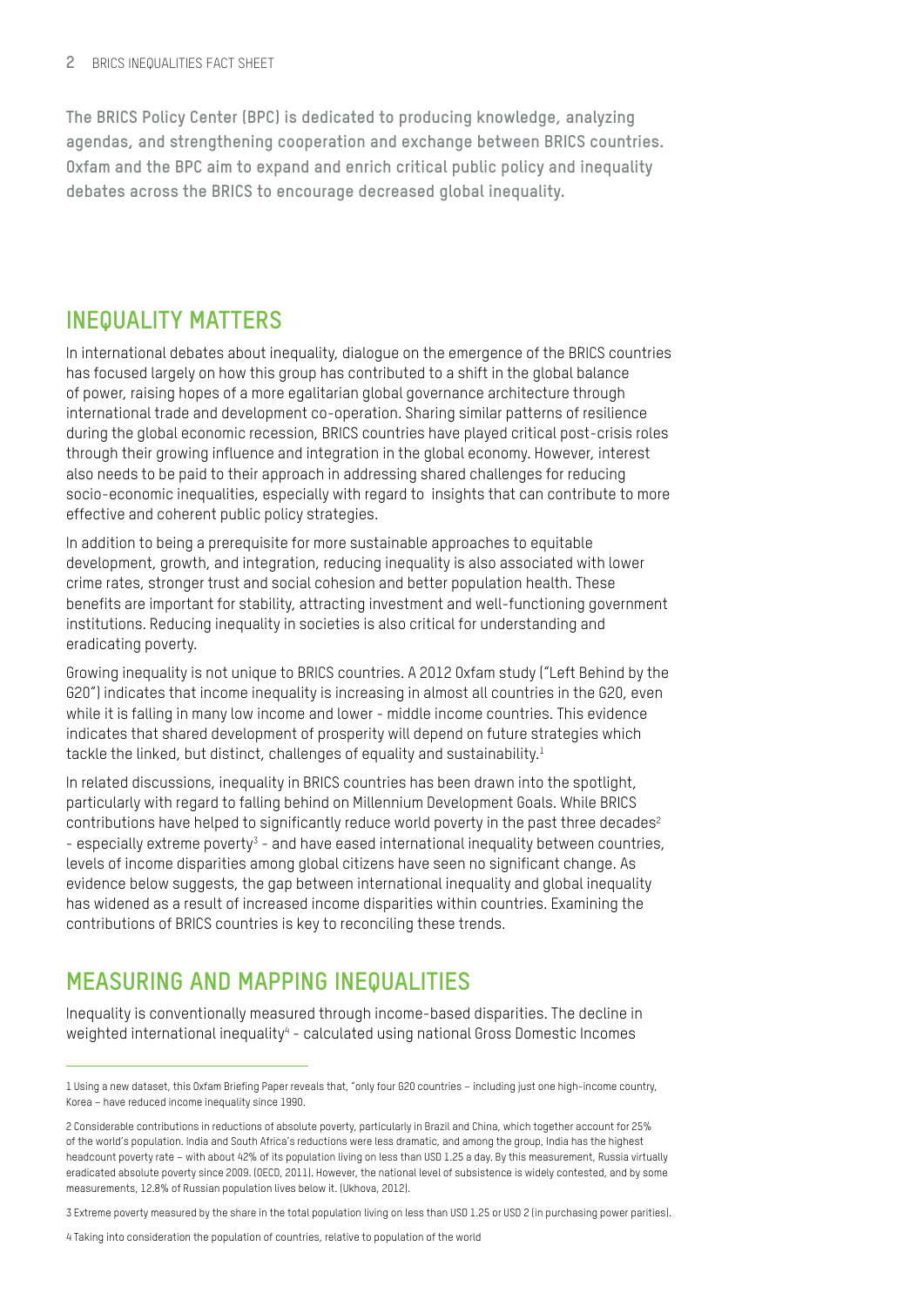(GDI) per capita - began in the 1980s owing largely to the rapid growth of China. More recent efforts have pointed to the failure of this measure to capture intra-country inequalities. Milanovic's (2012) calculation of global income inequality reveals a different picture. Based on household data from 122 countries, estimates based on a Gini coefficient of all global citizens suggest that global inequality is roughly the same today as it was in the late 1980s and is not decreasing.

Viewing these trends in the context of BRICS economies allows us to paint a more nuanced picture of global inequalities and their relationship to trends of economic growth. Bringing this picture into focus also requires a broader understanding of the impact of poverty. Comprehensive policy strategies address inequalities through an understanding of disparities in capabilities, taking into account forms of relative and absolute poverty (Sen, 1999), and human rights (implying that capabilities should not be permitted to fall below a universal minimum standard). Based on these principles, this Fact Sheet identifies different vectors of inequalities in and between BRICS countries, providing a frame of reference for addressing shared challenges in order to foster more sustainable and equitable development.

# **BRICS Countries in Focus**

Data from household statistics<sup>5</sup> reveal that income inequalities in all BRICS countries have remained well above the Organisation for Economic Co-operation and Development (OECD) average. From the early 1990s to the late 2000s, China, India, the Russian Federation and South Africa all saw steep increases in income inequality. In the same period, Brazil's Gini indicator was almost twice as large as the OECD average and it is the only BRICS country in which income inequality had decreased.



*Source: OECD-EU Database on Emerging Economies and World Bank, World Development Indicators. OECD Divided We Stand, 2011. Accessed at: http://dx.doi.org/10.1787/888932535432*

- 1. Figures for the early 1990s generally refer to 1993, whereas figures for the late 2000s generally refer to 2008.
- 2. Gini coefficients are based on equalised incomes for OECD countries and per capita incomes for all EEs except India and Indonesia for which per capita consumption was used.

#### To understand these trends, it is useful to examine where the benefits of growth have been concentrated among groups at low, medium, and high income levels. As Figure 2 suggests,

<sup>5</sup> This data was provided by a 2011 report by the OECD entitled "Divided We Stand: Why Inequality Keeps Rising. Some BRICS countries rely on household income, others on consumption expenditure (the former tends to indicate higher levels of inequality than the latter), making income inequality complex to measure and compare.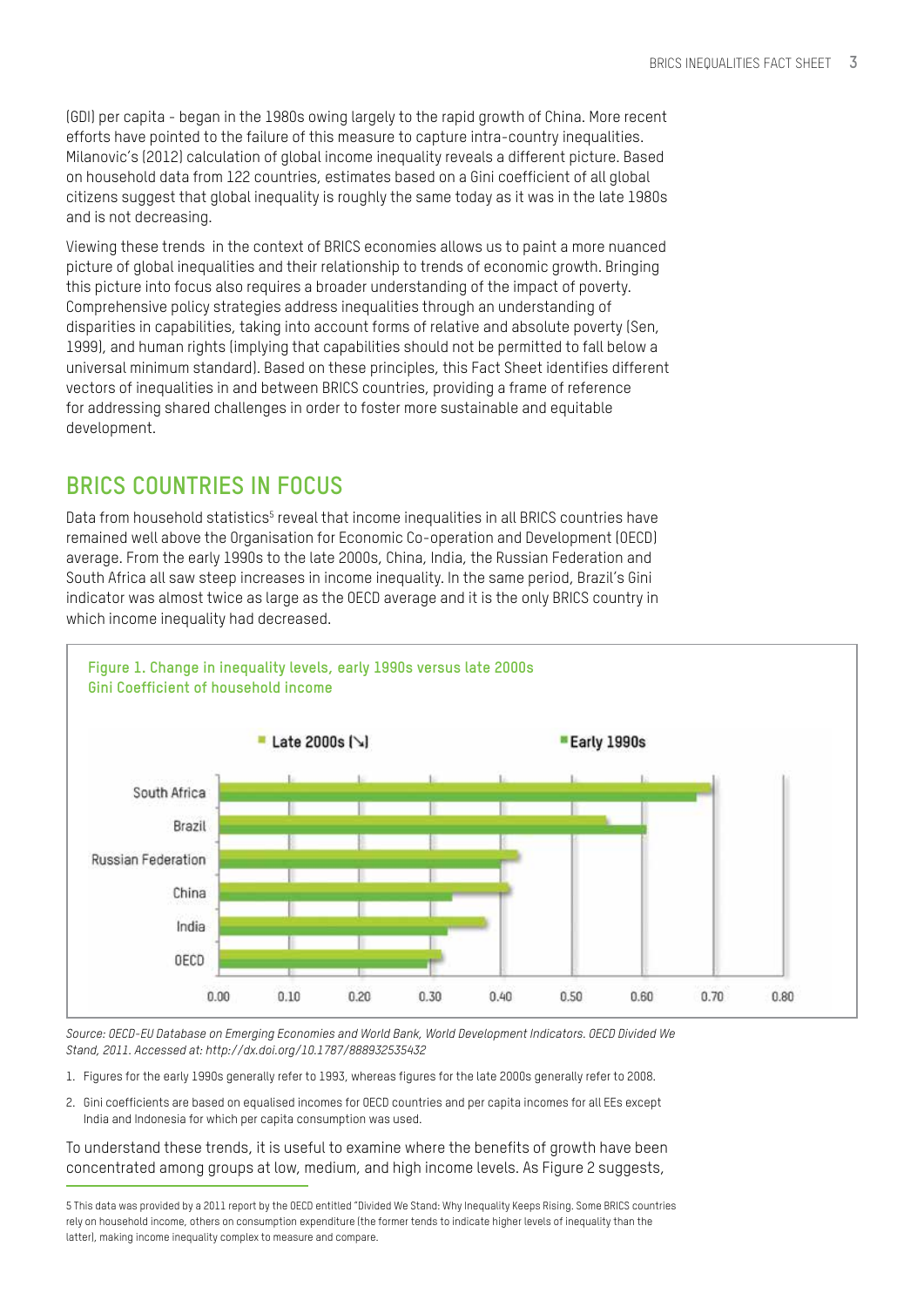while Brazil's upper quintile still accounts for 60% of total income, Brazil's growth at the bottom and middle quintiles was greater than growth at the top, driving poverty reduction through faster income increases to the poor. In other words, as Ricardo Paes de Barros illustrates, "the incomes of individuals in the lowest decile of the income distribution is growing at Chinese rates, while the income of the richest decile grows at German rates" (World Bank, 2012).

In China, India, the Russian Federation and South Africa, increases in real household income were concentrated at the top, with the upper quintiles reaching 75% of total income in South Africa.<sup>6</sup> In China and India, such concentration remained closer to the OECD average (ranging from 40-45%) (OECD, 2011).

#### **Figure 2. Change in real household income by quintile Average annual change in %**



*Source: OECD-EU Database on Emerging Economies and World Bank Development Indicators Database. OECD Divided We Stand, 2011. Available at: dx.doi.org/10.1787/888932535451* 

1. Figures for the early 1990s generally refer to the period between 1992-93 and 1999-2000, whereas figures for the late 2000s generally refer to the period between 2000 and 2008.

2. For China data refer to urban areas only and data for India refer to real household consumption.

Oxfam's model that extrapolates on inequality trends generates troubling predictions. For example, in South Africa, between 2010 and 2020, more than a million additional people will likely be pushed into poverty if interventions do not stem the country's rapid inequality growth. Oxfam calculations also reveal similarly dramatic results for increased equality. In Brazil, reducing inequality to the level of Indonesia (close to the G20 median) could reduce the number of people in poverty by 90 per cent in just a decade.

Common public policy frameworks targeting key factors of inequality are critical to ensure the benefits of such rewards can be spread within and beyond the BRICS.

<sup>6</sup> While the ratio of South Africa's income earnings distribution between the top and bottom deciles was compressed significantly in the 1990s, the highest earners increased their income at a faster pace thereafter, suggesting a partial regression of earlier progress (OECD, 2011).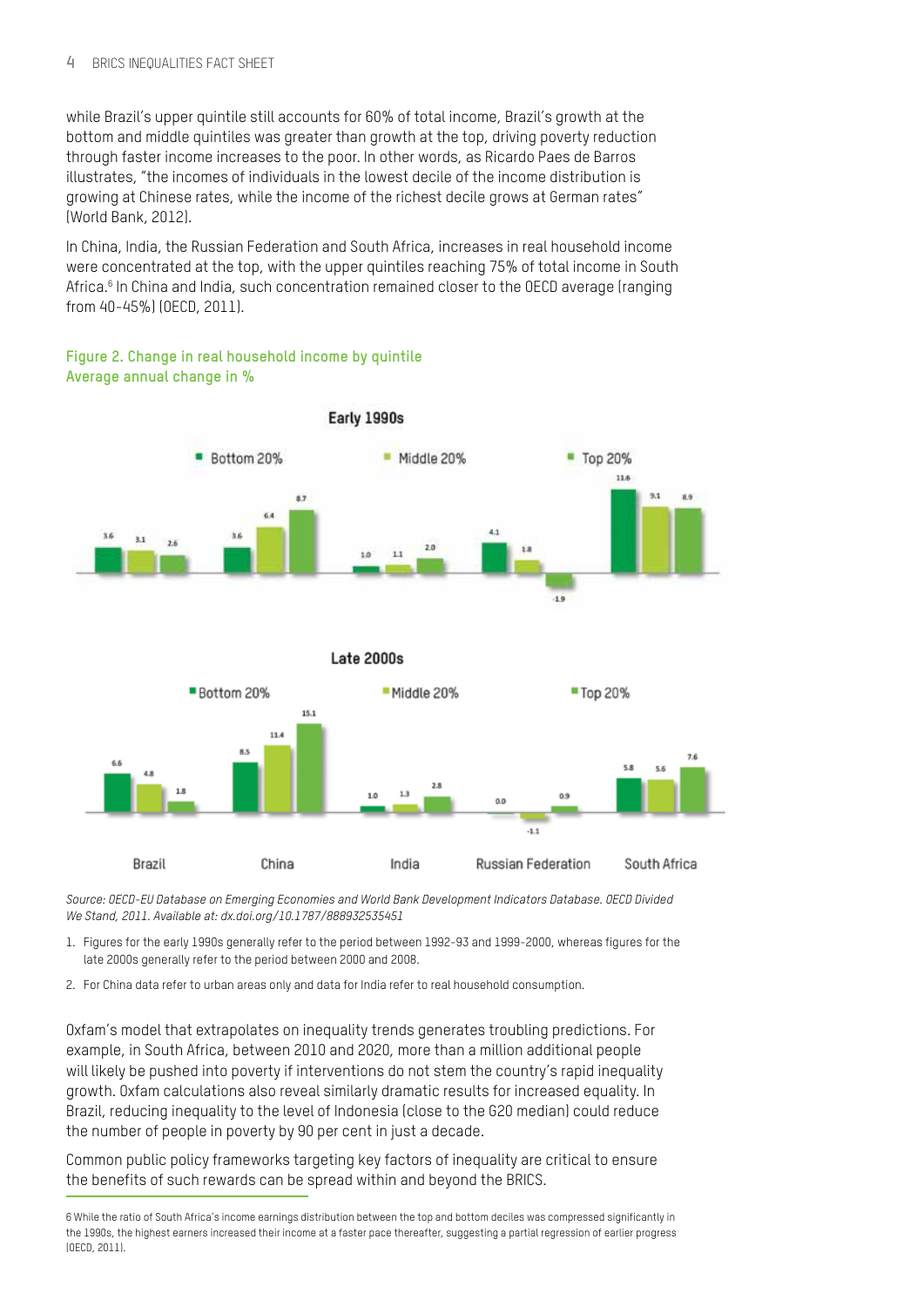### KEY FACTORS OF INEQUALITY

"Divided We Stand", a 2011 OECD study on global inequalities, identified four driving forces of inequality that are common to emerging economies:

- 1. Labour force inequalities (formal-informal);
- 2. Spatial divides (rural-urban);
- 3. Gaps in education; and
- 4. Barriers to employment and career advancement for women.

These are intertwined with other key factors that shape the different ways in which inequalities are reproduced and experienced in BRICS countries, namely gender and ethnic disparities, healthcare and environmental inequalities, unequal labour market conditions and distribution of, and access to, public social expenditure.

### **Informality**

While informal employment (jobs not regulated by the state) contributes to increased income in poor households, evidence suggests that it is also closely associated with deepening inequality in BRICS countries where large labour pools of workers are often involuntarily subjected to wage penalties, job instability and limitations to their socio-economic mobility. Informal employment often disproportionately affects disadvantaged and marginalized groups who lack formal education and skills training. Working women, in particular, are more likely to take informal employment and earn substantially less. (Jutting and Laigesia, 2009).

Among the BRICS countries, indicators suggest that informal labour is most prevalent in India, particularly among women, street vendors and home-based and sub-contracted workers. While wage inequality has remained relatively consistent among those employed on a day-to-day basis, the gap between regular wage earners has increased (OECD, 2011).



*Source: OECD (2010), Economic Policy Reforms 2010: Going for Growth. Economic Policy Reforms 2010: Going for Growth - OECD © 2010 - ISBN 9789264079960; Chapter 7: Going For Growth in Brazil, China, India, Indonesia and South Africa; Access: http://dx.doi.org/10.1787/888932535489*

- 1. The share of informal employment is based on a standardized definition and excludes agriculture. Latest available estimates shown: 2000-07 (Brazil and South Africa); 1995-99 (India and Indonesia); unavailable for China. See (Jutting and Laigesia, 2009) for more details.
- 2. The share of employment in the informal sector is based on the ILO KLIM database. Definition for Argentina (2001): urban population only; Brazil: unincorporated urban enterprises employing five or less employees and producing for sale, excluding agriculture. India (2000): all unincorporated proprietary and partnership enterprises producing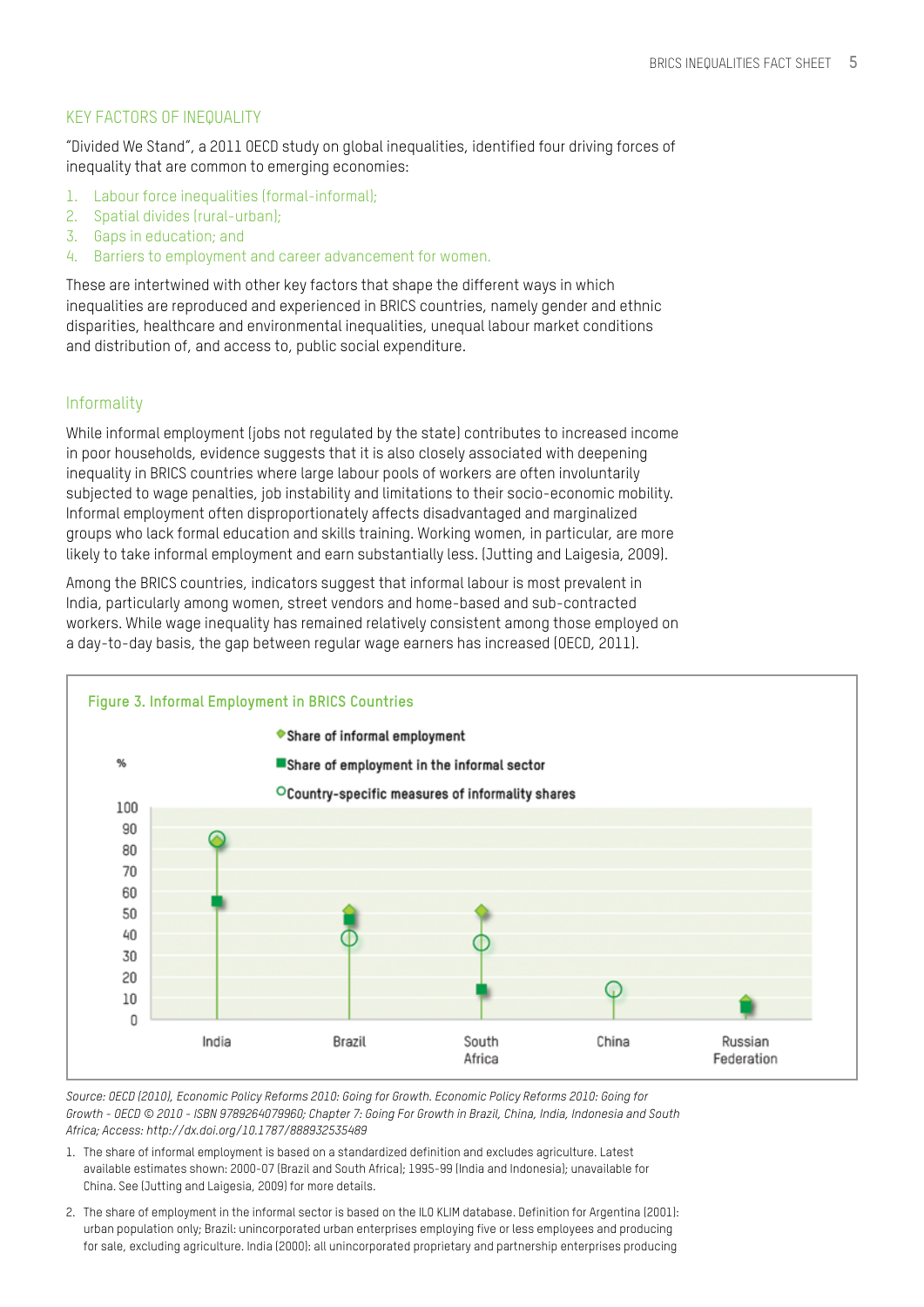#### **6** BRICS INFOUALITIES FACT SHEET

all or some of their goods or services for sale. Indonesia (2004): all own-account and unpaid family workers and employees in agriculture, and own-account workers (unless professional, administrative or clerical workers) not assisted by other persons. South Africa (2004): business activities which are not registered for taxation, for professional groups' regulatory requirements or similar acts.

*3. Country-specific measures of informality shares based on OECD Economic Surveys (OECD, 2007a, 2008a, 2008b, 2009a) and OECD Employment Outlook (2007b). Definition for Brazil (2009): own-account workers and employees without social contributions. China (2008): self-employed. India (2004): workers not covered by the employee's provident fund. Indonesia (2004): own-account workers and unpaid workers. South Africa (2008): workers without pension and medical plans.*

In China, informal employment is concentrated among rural migrants and workers dismissed by urban state and collective enterprises. This informal employment is based largely in construction, the service industry, service dispatching, small workshops, domestic work and self-employment.

In Brazil, it is based largely in low-skilled intensive sectors such as agriculture, construction, hotels and restaurants, domestic service and wholesale and retail trade.

### Spatial Inequality

Regional inequalities within BRICS countries have taken shape in markedly different ways. In South Africa, and even more so in India and China, real per capita incomes for urban inhabitants have increased more than their rural counterparts. Brazil is the only BRICS country where per capita income growth in rural areas outpaced urban areas (by up to 40% since the 1990s), credited largely to an extensive pension scheme providing rural workers with benefits equivalent to the minimum wage.

While income inequality in Brazil has declined in urban and, in particular, in rural areas, it has risen in both rural and urban China and India since the 1990s. South Africa's income inequalities have fallen in rural areas and risen in urban areas. Despite improvements in non-monetary measures of well-being (including access to piped water, electricity, and formal housing) since 1993, the lack of access to basic essential services, both in rural and urban South Africa, has contributed to the country having one of the highest rates of public protests in the world. These protests are concentrated largely on issues of land and housing.

In Russia, with the world's largest territorial area, social insurance systems have tended to reduce urban-rural inequality over time. In China, with the world's largest population, they have historically favoured urban residents, particularly formal sector workers<sup>7</sup>. With the hukou system<sup>8</sup> restricting rural-to-urban migration, 50.3% of China's mainland population (674.15 million people) continue to live in rural areas and are excluded from many of the public benefits permanent urban populations enjoy, such as medical insurance coverage (OECD, 2009) and greater access to education (Herd, 2010). Most rural migrants are also excluded from these benefits, with a range of determinants influencing their access to social protections.9

Across many BRICS countries, regional and residential disparities are often intertwined with other forms of discrimination. In India, imbalances in growth benefits between states disadvantage the already poorer and most populous (i.e. Bihar, Madhya, Pradesh, Uttar Pradesh and Kerala), and in areas where historically disadvantaged ethnic, racial, and social groups are concentrated (World Bank, 2006; OECD 2011).

In South Africa, geographical divides still reflect apartheid legacies, disadvantaging African and Coloureds over Indians/Asians and Whites. However, household data on intra-group

<sup>7</sup> Expansions in social insurance systems for rural Chinese initiated in the second half of the 2000s could help reduce these inequalities.

<sup>8</sup> China's household-registrations system – dating back to the Maoist era – prevents rural migrants from becoming official urban residents, thus preventing them from accessing benefits, including public healthcare and education.

<sup>9</sup> According to Nielson et. al (2005), "Of the factors which potentially explain which migrants receive social insurance, gender, past earnings, ties to the city to which the migrant had moved, the ownership type of the enterprise in which the migrant works and residential registration status are all found to be statistically significant predictors." The authors suggest the scepticism among migrants about their ability to access social protection is justified.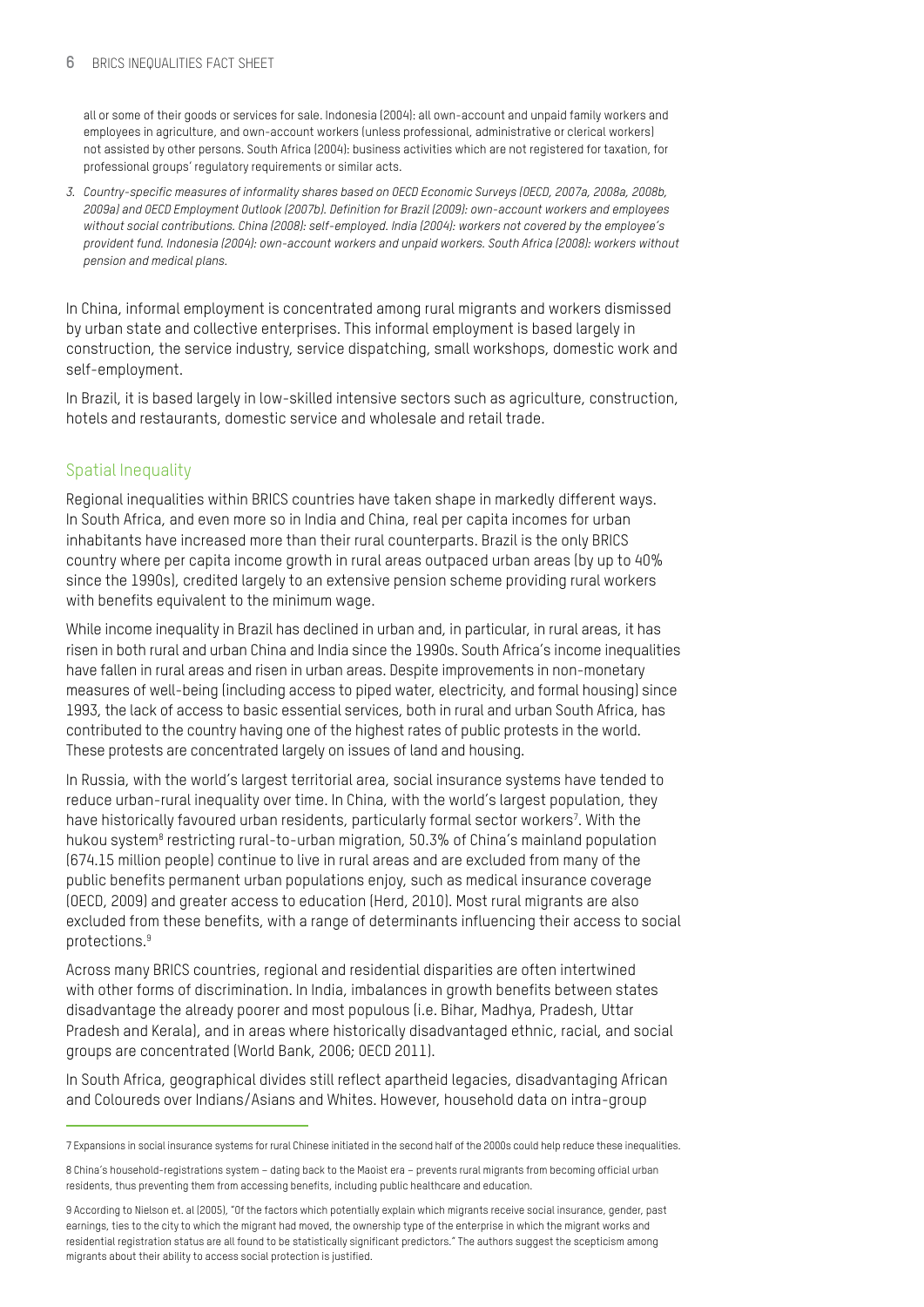inequalities, especially among Africans in different labour market sectors, reveals that racial groups may become less effective indicators for targeting future redistributive policies (Leibbrandt et al., 2010). Nonetheless, figures remain striking, with Africans earning five times less than Whites in 1993, and four times less in 2008 (OECD, 2011).

### Education

Education gaps contribute significantly to inequalities in mobility and opportunity, as well as in well-being, social and health outcomes. Primary school attainment rates have increased across BRICS countries, and, with the exception of India and South Africa, are comparable to OECD averages for schooling. Secondary and tertiary enrolments remain lower (OECD-ILO, 2011a; OECD, 2010b, 2011).

|                           | Gross enrolment<br>rate for pre-primary<br>education (%) |      | <b>Primary</b>               |      | <b>Lower Secondary</b> |      | <b>Upper secondary</b> |      |
|---------------------------|----------------------------------------------------------|------|------------------------------|------|------------------------|------|------------------------|------|
|                           |                                                          |      | (gender ration: male/female) |      |                        |      |                        |      |
|                           | 2000                                                     | 2010 | 2000                         | 2010 | 2000                   | 2010 | 2000                   | 2010 |
| Brazil <sup>1</sup>       | 60.4                                                     | 69.2 | 0.94                         | 0.94 |                        |      |                        |      |
| Russia <sup>2</sup>       | 74.5                                                     | 89.9 | 0.99                         | 1.00 | 1.01                   | 1.01 | ÷                      | 0.91 |
| India <sup>3</sup>        | 23.8                                                     | 54.8 | 0.84                         | 1.00 | 0.73                   | 0.93 | 0.68                   | 0.82 |
| China                     | 38.3                                                     | 53.9 | ÷                            | 1.03 | ÷                      | 1.06 | ÷                      | 1.02 |
| South Africa <sup>2</sup> | 32.2                                                     | 65   | 0.95                         | 0.96 | 1.06                   | 1.01 | 1.14                   | 1.08 |

*Source: European Commission: Eurostat and the United Nations Educational, Scientific and Cultural ganisation (UIS: Education)*

1. Data for 2005 instead of 2010. 2. Data for 2009 instead of 2010. 3. Gender Ratios, data for 2005 instead of 2010.

Benefits of increased enrolment tend to be unequally concentrated, both geographically and between population groups – disadvantaging children, and girls in particular, in rural areas, especially those transitioning from local primary to distant secondary schools and lacking access to transportation infrastructure. Girls may be obligated by gender roles and norms to interrupt studies to work and perform household chores lack role models and suffer unequal treatment inside and outside the classroom.<sup>10</sup> In addition to attendance, inequalities translate into cognitive outcome gaps, pointing to the need for greater investments to equalize the benefits associated with education.

### Gender

Performance in reducing gender inequalities can be revealing indicators of long-term national competitiveness. Beyond labour markets (which disparately structure and reward male and female labour), links between gender, poverty and inequality are also shaped in the household (through decision making about resource allocation and distribution), and nationally (through policy environments shaping the regulatory and provision roles of the state).

Facilitating a comparison of these factors in BRICS countries, the 2012 Global Gender Gap Index from the World Economic Forum captures the magnitude, scope and progress of reducing gender-based disparities of 135 countries using 14 indicators in four key areas (economic, political, educational and health) to determine rankings and scores on a scale between 0 (total inequality) and 1 (total equality) $11$ .

<sup>10</sup> In India, the dowry system continues to create economic disincentives for many parents to invest in girls' education. However recent research observed that women's access to new sectors of the labour market, such as outsourced telemarketing, has contributed to improve outcomes for girls, including those from lower castes (Duflo, 2005).

<sup>11</sup> The index measures gender outcome gaps, rather than levels of development (i.e. gaps in enrolment rather than access to education).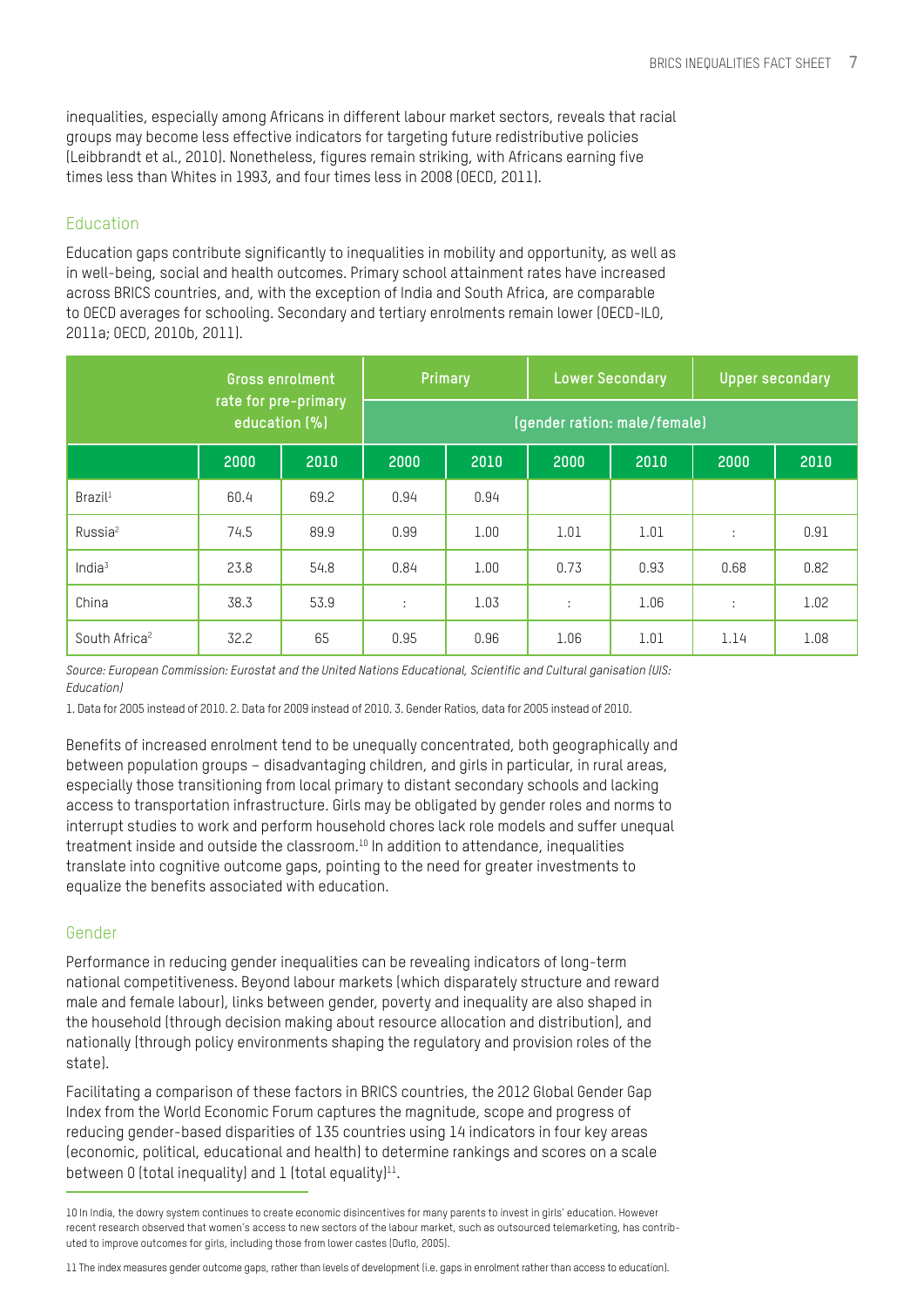|              | <b>Overall Ranking</b> | Economic<br>Participation | <b>Educational</b><br>Attainment | <b>Health and</b><br><b>Survival</b> | <b>Political</b><br>Empowerment |
|--------------|------------------------|---------------------------|----------------------------------|--------------------------------------|---------------------------------|
|              | <b>Rank Score</b>      | <b>Rank Score</b>         | <b>Rank Score</b>                | <b>Rank Score</b>                    | <b>Rank Score</b>               |
| Brazil       | 62 0.691               | 0.650<br>73               | 1.000                            | 0.980                                | 72 0.134                        |
| Russia       | 59 0.698               | 39 0.720                  | 35 0.998                         | 34 0.979                             | 90 0.095                        |
| India        | 105 0.644              | 123 0.459                 | 121 0.852                        | 134 0.93                             | 117 0.334                       |
| China        | 69 0.685               | 58 0.675                  | 85 0.982                         | 132 0.934                            | 58 0.150                        |
| South Africa | 16 0.750               | 0.659<br>69               | 87 0.980                         | 103 0.968                            | 0.392                           |

#### **Figure 4. Global Gender Gap Index Rankings: 2012**

South Africa received the highest ranking (16) among the BRICS, and is one of two sub-Saharan Africa countries (other than Lesotho) that made the top 20, performing particularly well in indicators of political empowerment. However, gaps in economic participation remain large; in both 1993 and 2008, women were earning roughly 40% less than men in both of these years (with significant variation in between). Brazil jumped from the 82nd to 62nd position as a result of improvements in primary education and in the percentage of women in ministerial positions (from 7% to 27%) (OECD, 2011), boosted by the tenure of President Dilma Rousseff. Successfully closing gender gaps in health and education, Brazil is the strongest performer among the BRICS in these categories.12 While barriers to women's economic participation remains formidable, there has been progress, such as narrowing the wage gap from half of the value earned by men in 1993, to two-thirds in 2008.

China and India were the four lowest-ranking countries on the World Economic Forum's subindex of health and survival. China's ranking has also decreased in perceived wage equality for similar work. While India's rank improved for reduced gaps in education attainment and political empowerment, it remains the lowest ranked of the BRICS countries in all four categories, presenting barriers to India's growth. Unlike China, which saw minor reductions last year, India's disproportionate sex ratio at birth remains unchanged. Russia dropped to the 59th position this year owing to losses in the economic and political sub-indexes, but was the best performing country in the indicator of healthy life expectancy.

#### Health

|              | Life expectancy at birth<br>(2009) |        | Under-five<br>mortality                  | Health expenditure                                           | General government                                                      |  |
|--------------|------------------------------------|--------|------------------------------------------|--------------------------------------------------------------|-------------------------------------------------------------------------|--|
|              | <b>Male</b>                        | Female | rate - 2010<br>(per 1000 live<br>births) | per capita, PPP 2009<br>(constant 2005)<br>international \$) | expenditure on health as<br>% of total government<br>expenditure - 2009 |  |
| Brazil       | 70                                 | 77     | 19                                       | S940                                                         | 5.9                                                                     |  |
| Russia       | 62                                 | 74     | 12                                       | \$1,040                                                      | 8.5                                                                     |  |
| India        | 63                                 | 66     | 63                                       | <b>S130</b>                                                  | 3.7                                                                     |  |
| China        | 72                                 | 76     | 18                                       | <b>\$310</b>                                                 | 12.1                                                                    |  |
| South Africa | 54                                 | 55     | 57                                       | <b>\$860</b>                                                 | 11.4                                                                    |  |

12 The ranking of "1" is shared with the other ranked countries that have closed heath and education gaps, 32 and 20 respectively.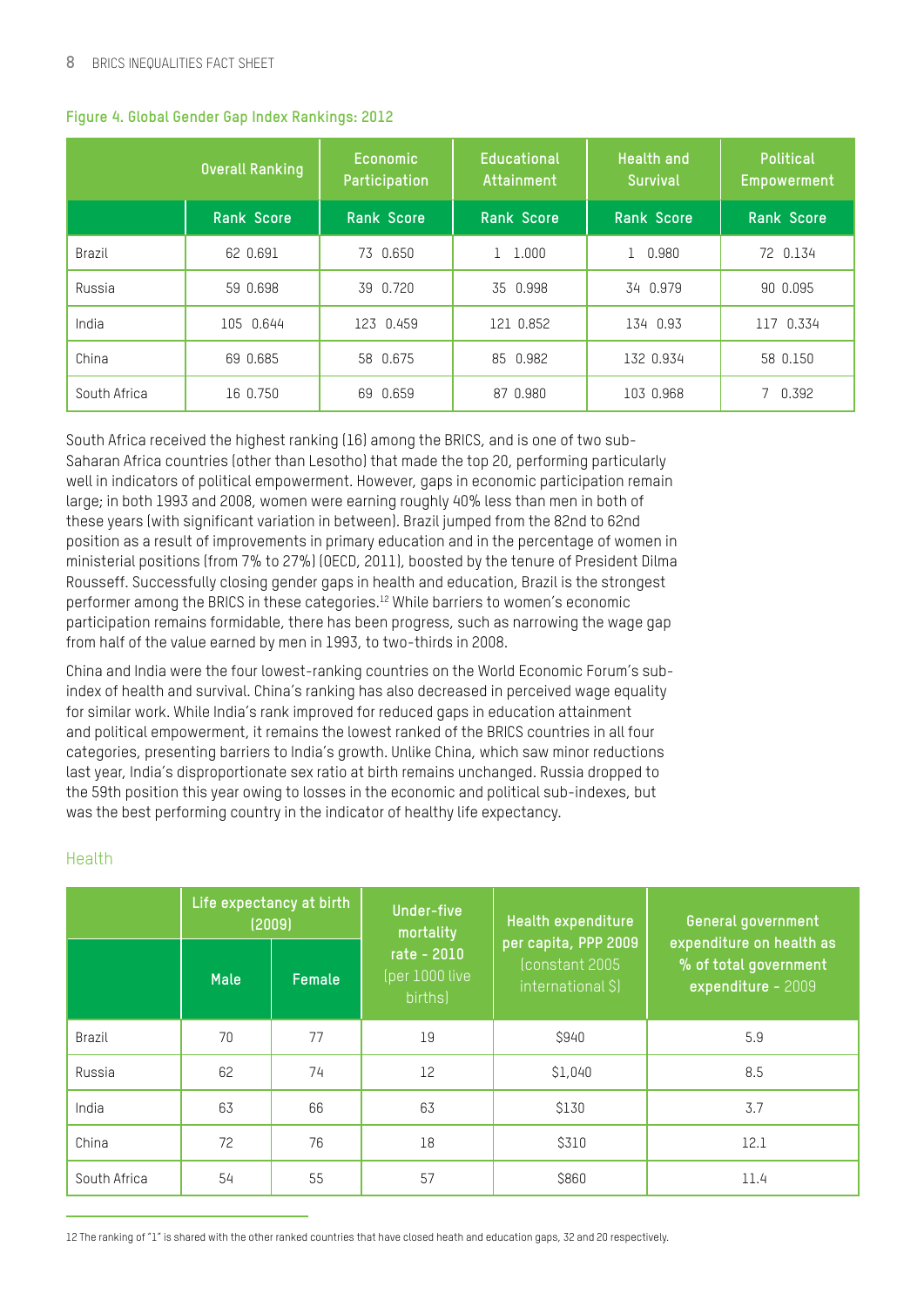Despite improvements and greater expenditure, health inequalities remain evident in and between BRICS countries. Some of the worst health indicators among the BRICS are found in India, which bears some of the highest global burdens related to infectious diseases and maternal, neonatal and child health. While India's advanced medical facilities attract one of the largest medical tourism industries in the world, many of the poorest lack access to basic healthcare. The persistent prevalence of malnutrition (impacting 43% of India's children) is associated with weaker productivity and education outcomes. Marking growing disparities, children in rural areas under the age of 5 are more likely to suffer from malnutrition than urban children, low-caste children more likely than higher-caste children and girls more likely than boys. Following a trend characteristic of emerging economies, India also has a growing burden of non-communicable diseases (NCDs), particularly cardiovascular disease, which caused 53% of deaths in 2008. The 2012-2013 health budget will focus largely on strengthening immunization, rural health and human resources, as well as initiative to improve health conditions in urban slums.

China also maintains a large infectious diseases burden, particularly TB, hepatitis and HIV/AIDS (low but increasing). As China's economy has grown, so has its burden of chronic NCDs, which constituted 83% of deaths in 2008 (up from 58.2% between 1973 and 1975). Like India, China also boasts top medical facilities, but health disparities based on region and income are significant, especially for rural (unregistered) migrants. Public health spending has become increasingly privatized since the early 1980s, to the particular detriment of rural dwellers. However, a health reform launched in 2009, committing a record US\$124 billion over three years, aims to make ambitious improvements, including making health insurance universal.

Constitutionally committed to guarantee universal access to primary, secondary and tertiary care, Brazil has targeted inequalities through expanding health programs since the 1990s, particularly through the Unified Health System (SUS). In 2010, the government's expenditure on health care - US\$734 per capita - represented 9% of Brazil's GDP. However, while 80% of the population receives care through SUS, coverage and quality also vary greatly by region. Like other BRICS, Brazil's NCDs burden has risen, causing 74% of deaths in 2008 and placing an increasing burden on the health system, which could test equity priorities in the future.

While public healthcare spending in Russia is the highest of all the BRICS countries (US\$1,040 per capita), life expectancy is lower than in China and Brazil, as well as many OECD countries, owing, in large part, to an even higher burdens of NCDs than the other BRICS. While Russia has made progress, for example, in cutting under-5 and infant mortality in half since 1990, unequal health outcomes are disproportionate among the poor.

In contrast to Russia, South Africa is the only BRICS country facing a burden of infectious diseases that is higher than the burden of NCDs. It continues to battle soaring rates of HIV/AIDS, with which roughly one fifth of the population is infected and which, together with TB, accounts for nearly 42% of deaths, significantly impacting productivity and growth. The government has sought to expand access to HIV prevention, treatment and care, including through a sizable, state-funded ARV program. The country spends more money on health per capita (US\$860 per person) than China (US\$310) or India (US\$130), with a significant portion of expenditure funded by donors. Despite these investments, socio-economic disparities compound remaining weaknesses in South Africa's health infrastructure and outcomes. In its attempts to revamp primary healthcare, the government has also targeted health inequalities through the recent introduction of a national health insurance scheme (NHI). For more information on health in the BRICS, see the 2012 report by the Global Health Strategies Initiative "Shifting Paradigm: How the BRICS Are Reshaping Global Health and Development.

# **SOCIAL EXPENDITURE: Shaping Redistribution**

As OECD reports argue (2010a, 2010b, 2011), less structured labour markets, social welfare institutions and tax infrastructure, compounded by evasion and administrative bottlenecks, all contribute to obstacles that BRICS countries face for reducing market-driven inequalities through tax and benefit systems. 10 BRICS INEQUALITIES FACT SHEET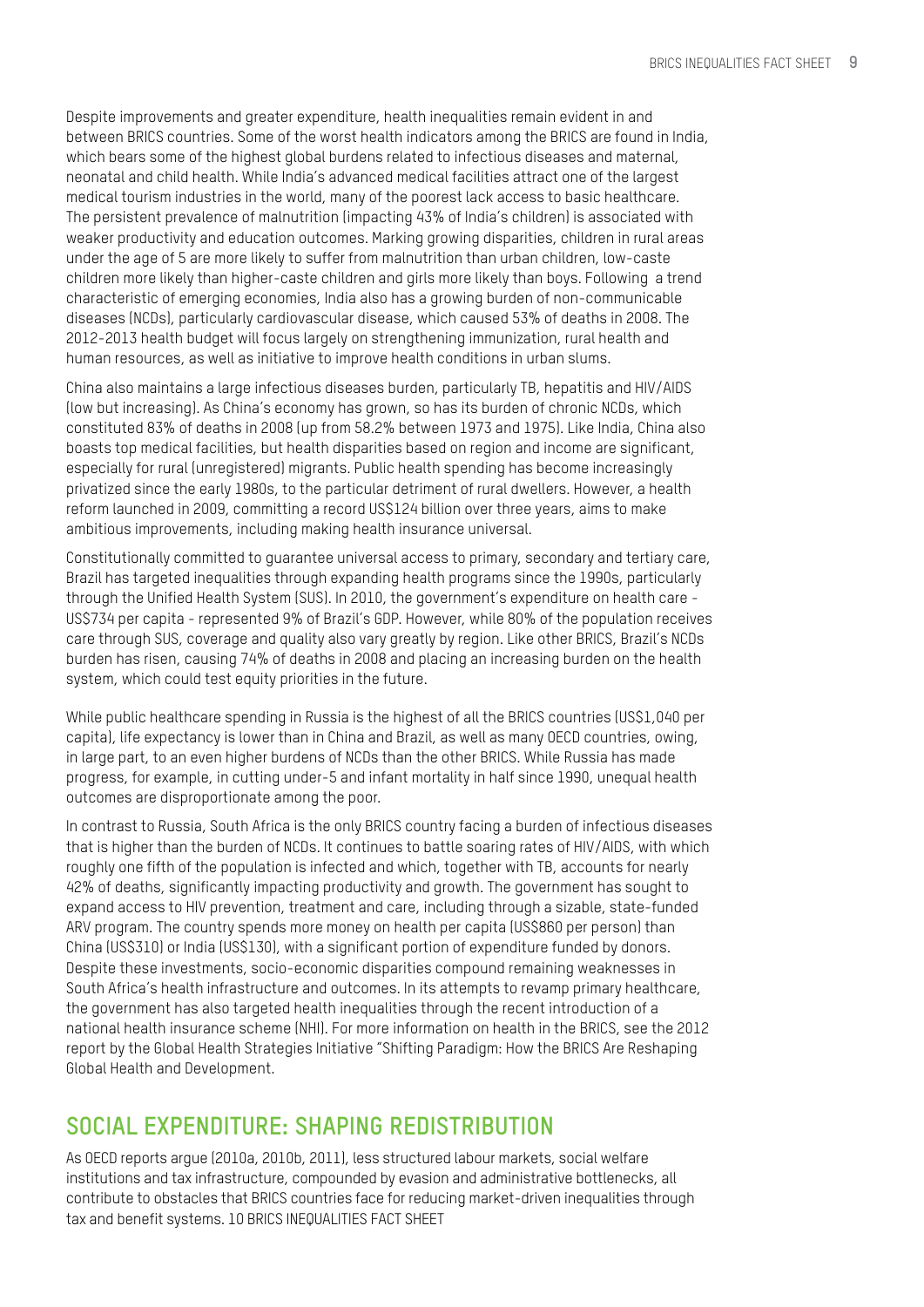As a proportion of GDP, spending on social protection is generally lower in BRICS countries than the OECD average (three to four times lower in China and India, and about three quarters lower in Brazil and Russia). Particularly in China and India, a large portion of public social expenditure is made through contributory social insurance programs, such as pension schemes for formal sector workers. The share of workers contributing to such schemes varies greatly – from 10% in India to 50-60% in Brazil and South Africa. Those who cannot meet contribution requirements remain outside the scope of benefits.

For those out of work, unemployment insurance and severance pay are often found lacking (particularly where firms evade severance commitments), making informal support structures more critical for the poor. To supplement these shortcomings, many BRICS governments have stepped up non-contributory social assistance over the last decade, particularly in the form of conditional cash transfers. Providing critical safety nets, such programs may account for 58% of household income for the lowest income quintile in South Africa, and about 15% of the same demographic in Brazil (OECD, 2011a). As examples like Bolsa Familia in Brazil demonstrate, these programs can have concentric benefits, improving family income and health as well as school attendance and gender equality<sup>13</sup>. Other forms on of non-contributory social assistance to mitigate poverty and inequalities include food programs in India, means-tested cash transfers in China, and means-tested child support in the Russian Federation and South Africa.

Spending on public work programs (PWPs) has also tended to be relatively high in emerging economies. In India, the largest example, the Mahatma Gandhi National Rural Employment Guarantee (ex-Maharashtra Employment Guarantee Scheme/NREGA) cost about 0.52% of GDP, covering about 10% of the country's labour force in 2008-9. South Africa's Expanded Public Works Program (EPWP) is another example, accounting for about 3.5% of the labour force in 2008-9. (In comparison, the OECD average in 2007 was 0.05% of GDP and 0.6% of the labour force).

Despite obstacles in collection, tax revenues have risen in India, Brazil, South Africa and, even more significantly, in China. As a percentage of GDP, tax revenue levels in Brazil, Russia and South Africa are similar to those in OECD countries, pointing to the availability of financing for public social programs to support the disadvantaged.

However, many emerging economies differ in their principle sources of tax revenues and from typical methods OECD countries use to reduce gross income inequality through redistributive taxes and benefits (for example, through progressive income taxes, insurance and incomerelated benefits or in-work tax credits). In emerging economies, with certain exceptions, little is derived from personal income tax (PIT), as compared to the relatively high rates of revenues from taxes on consumption (many of which may have regressive effects). Corporate income tax (CIT) also generates a greater share of revenues in BRICS countries, owing in part to royalties and profit taxes from oil and mineral extraction in countries like Russia and South Africa. Considering that many of the companies that are taxed are public, such taxes are easier to levy. CIT in Brazil (35%) is especially high, exceeded only by the United States in the OECD countries. While CITs can be redistributive, outcomes can be complicated when taxation leads to loss of investment, as multinational enterprises may flock to where taxes are lower, resulting in losses of jobs and wages.

Brazil also stands out as one of the only emerging economies in which the share of social security contributions in total revenues is comparable with the OECD average. In all others, the share is much smaller (2% in South Africa, 15% in China and the Russian Federation). According to the international definition, India does not collect any social security contributions.<sup>14</sup>

<sup>13</sup> As the majority of recipients are female, Bolsa Família in particular has been praised for contributing to women's empowerment (making them less dependent on partners) while helping break the cycle of intergenerational poverty. However, recent critiques raised suggested that, as women are often urged by their husbands to maintain roles of a full-time housewife to receive cash transfers, the program could inadvertently contribute to hampering women's participation in the labour market, where they could potentially earn min¬imum wage (four times greater than Bolsa Familia). (Garcia dos Santos, 2013. http://jica-ri.jica.go.jp/topic/ does\_cct\_program\_in\_bra¬zil\_empower\_women.html)

<sup>14</sup> For more data on tax revenue in BRICS countries, see "Divided We Stand: Why Inequality Keeps Rising", OECD 2011. Statistics available at: http://dx.doi.org/10.1787/888932537427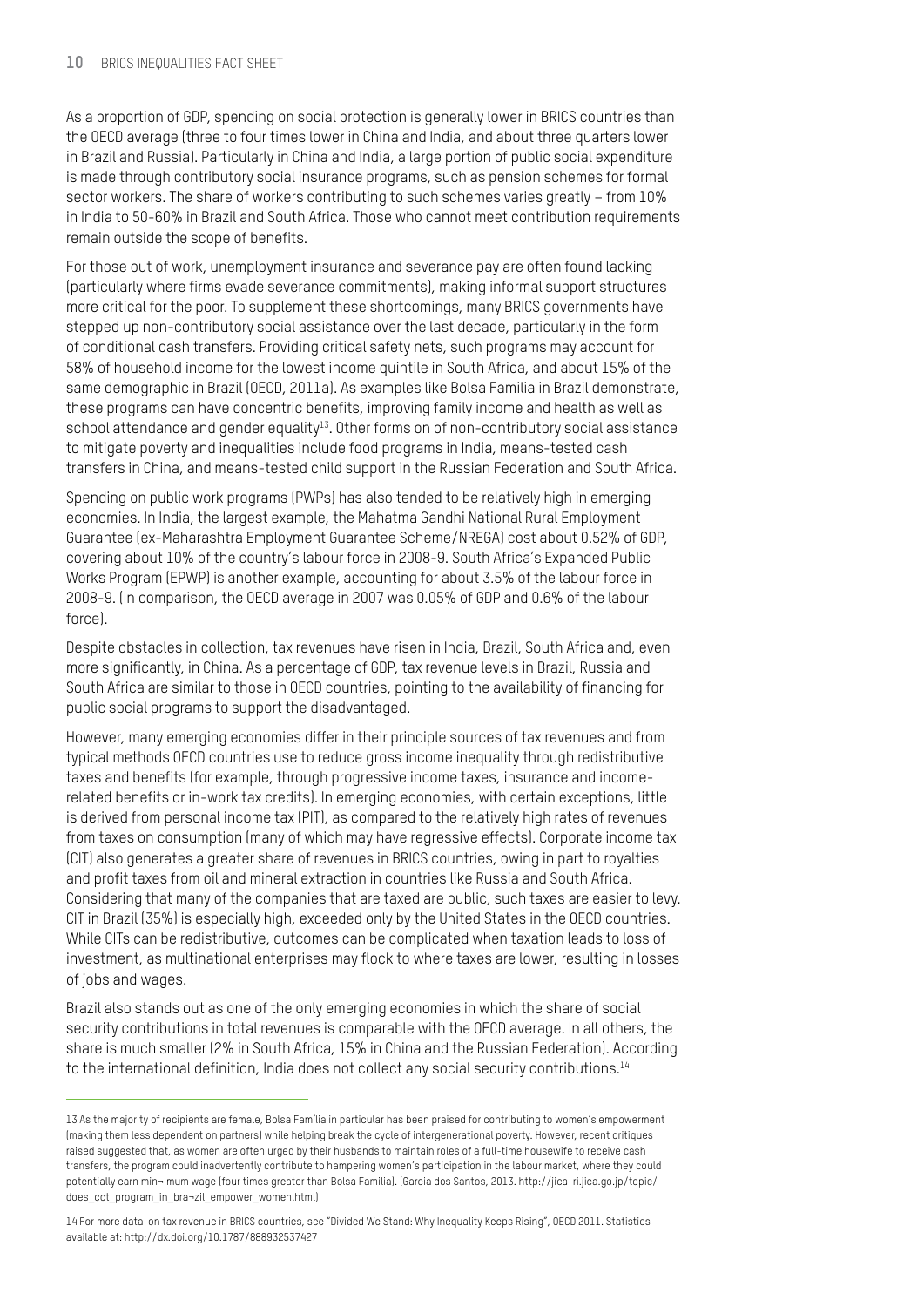# **LOOKING FORWARD: Environmental Justice and Sustainable, Equitable Development**

Looking forward, public dialogue for enhancing policy strategies to reduce inequalities must explore solutions to meet pressing current needs, without compromising the ability of future generations to meet theirs. With the detriments of climate change disproportionately impacting poor and vulnerable populations, strategies for "green growth" must also address inequalities in exposure to environmental risk.

Within and across BRICS countries, determinants of increased environmental risk often go beyond income poverty and may also include employment, education, gender, age, or ethnicity. More comprehensive analyses of socio-demographic variables of environmental health will be needed to address these dimensions through public policies.

Such policies are in keeping with shared commitment made by BRICS countries, for example, in the BRICS Leaders Meeting Declaration in Sanya, China, in April 2011, where representatives pledged to "commit ourselves to work towards a comprehensive, balanced and binding outcome to strengthen the implementation of the UNFCC and its Kyoto Protocol… (and) enhance our practical cooperation in adapting our economy and society to climate change," including through information and the development of renewable energy, and "in line with the principle of equity and common but differentiated responsibilities."

While BRICS countries offer lessons and success stories, such as the development of renewable energy in China, sustainable urban planning in Brazil, and rural ecological infrastructure in India,15 BRICS economic growth has generally come at high environmental costs. According to the International Energy Agency (IEA), the four BRIC economies alone account for over a third of global carbon emissions caused by land use and deforestation.<sup>16</sup> India and China are predicted to more than double their demand for coal by 2050, while oil demand in the two countries will increase fourfold by 2030. The economy of Russia, the world's second largest oil producer, also depends heavily on extractive industries. Brazil is following suit with recent discoveries of offshore oil fields, which have also fuelled debates about how the future profits will be nationally distributed.

As the supply and demand for fossil fuels continues to drive economic growth in BRICS countries, and in turn, in the global economy, attention is increasingly turning to the grave consequences expected for both the climate, and for poor and vulnerable populations. For example, the Indian Council for Agricultural Research, has estimated that wheat production will decrease by 4 to 5 million tons for every 1° Celsius increase in average temperature (estimates predict an increase in 4° by the end of the century). Degradation in the biodiversity hotspots of BRICS countries, jeopardizing endemic species and ecosystems, are also expected to more visibly interrupt critical environmental processes and the provision of ecosystem services, disproportionately impacting those whose livelihoods and survival depend on them.

Against the backdrop of international inequalities, some advocates of emerging economies argue that a greater cost of curbing fossil fuel consumption should be borne by industrialized economies that have reaped its benefits for centuries. Others point to challenges in balancing priorities of environmental sustainability with those of needy populations. However, in the wake of the recent "triple crisis" (food, energy, finance), there is growing recognition that these priorities must be complementary, and that BRICS countries can provide insights to help pave the way forward.

This generates critical points of discussion for G20 countries which, in 2010, committed themselves to promoting inclusive and sustainable economic growth, promising to decouple economic expansion from environmental degradation, based on a fundamental agreement that, "for prosperity to be sustained, it must be shared."

16 In Brazil, such land use produced 75 percent of total emissions.

"We commit ourselves… to enhance our practical cooperation in adapting our economy and society to climate change…in line with the principle of equity and common but differentiated responsibilities."

BRICS Sanya **Declaration** 

<sup>15</sup> UNEP Green Economy Success Stories http://www.unep.org/greeneconomy/SuccessStories/tabid/29863/Default.aspx